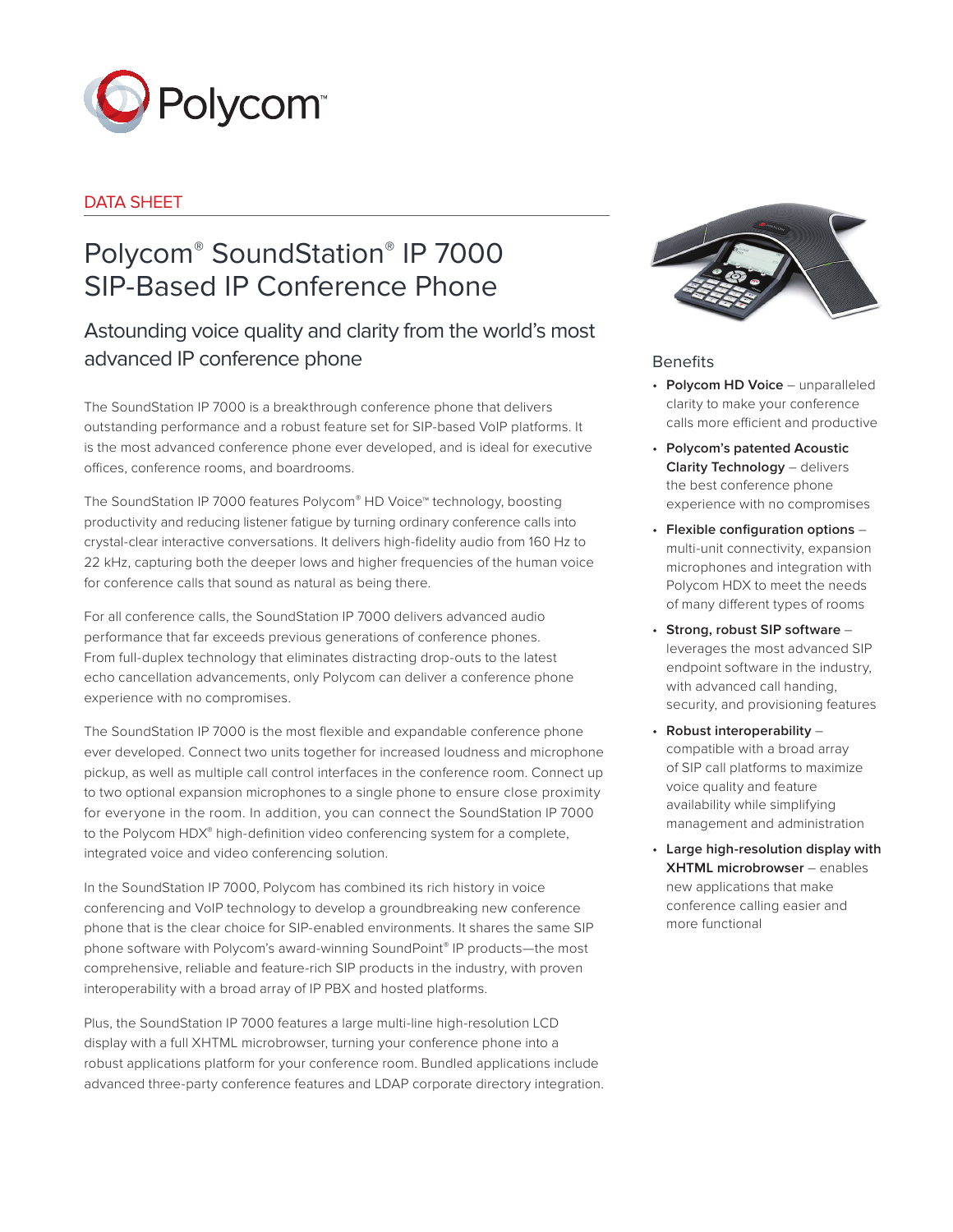# Additional SoundStation IP 7000 features/benefits

- Equipped with built-in Power over Ethernet (PoE). An optional A/C power kit also available.
- 20-foot microphone pickup, and even more with optional expansion microphones or multi-unit connectivity, reaching all corners of the room.
- Automatic Gain Control intelligently adjusts the microphone sensitivity based on where participants are seated in the conference room.
- Features technology that resists interference from mobile phones and other wireless devices, delivering clear communications without distractions.
- Built-in 2.5mm applications port allows you to connect the conference phone to a mobile phone for productive calls even where no network connection is available, or to a computer for calls using PC-based soft phone clients.

#### Product specifications

#### Power

- IEEE 802.3af Power over Ethernet (built in)
- Optional external universal AC power supply:1
- 00-240V, 1.5A, 48V/50W

#### Display

- Size (pixels): 255 x 128 (W x H)
- White LED backlight with custom intensity control

#### Keypad

- Standard 12-key keypad
- Context-dependent soft keys: 4
- On-hook/Off-hook, redial, mute, volume up/down
- Directional navigation wheel

#### Audio features

- Loudspeaker
	- Frequency: 160-22,000 Hz
	- Volume: Adjustable to 88 dB at 1/2 meter peak volume
- Full-duplex: Type 1 compliant with IEEE 1329 full duplex standards
- Individual volume settings with visual feedback for each audio path
- Voice activity detection
- Comfort noise fill
- DTMF tone generation / DTMF event RTP payload
- Low-delay audio packet transmission
- Adaptive jitter buffers
- Packet loss concealment
- Acoustic echo cancellation
- Background noise suppression
- Supported Codecs
	- G.711 (A-law and Mu-law)
	- G.729a (Annex B)
	- G.722, G.722.1
	- G.722.1C
	- Siren 14
	- Siren 22
	- Call Handling Features
- Shared call / bridged line appearance
- Busy Lamp Field (BLF)
- Distinctive incoming call treatment / call waiting
- Call timer
- Call transfer, hold, divert (forward), pickup
- Called, calling, connected party information
- Local three-way conferencing
- One-touch speed dial, redial
- Call waiting
- Remote missed call notification
- Automatic off-hook call placement
- Do not disturb function

#### Other features

- Local feature-rich GUI
- Time and date display
- User-configurable contact directory and call history (missed, placed, and received)
- Customizable call progress tones
- Wave file support for call progress tones

• Unicode UTF-8 character support. Multilingual user interface encompassing Chinese, Danish, Dutch, English (Canada / US / UK), French, German, Italian, Japanese, Korean, Norwegian, Portuguese, Russian, Spanish, Swedish

#### Network and provisioning

- Ethernet 10/100 Base-T
- 2.5mm connection port
- USB ports: Mini and regular USB 1.1 (not active at launch)
- EX mic ports: Two Walta ports
- IP Address Configuration: DHCP and Static IP
- Time synchronization with SNTP server
- FTP / TFTP / HTTP / HTTPS serverbased central provisioning for mass deployments. provisioning server redundancy supported.
- Web portal for individual unit configuration
- QoS Support IEEE 802.1p/Q tagging (VLAN), Layer 3 TOS and DSCP
- Network Address Translation (NAT) support - static
- RTCP support (RFC 1889)
- Event logging
- Local digit map
- Hardware diagnostics
- Status and statistics
- User selectable ringer tones
- Convenient volume adjustment keys
- Field upgradeable